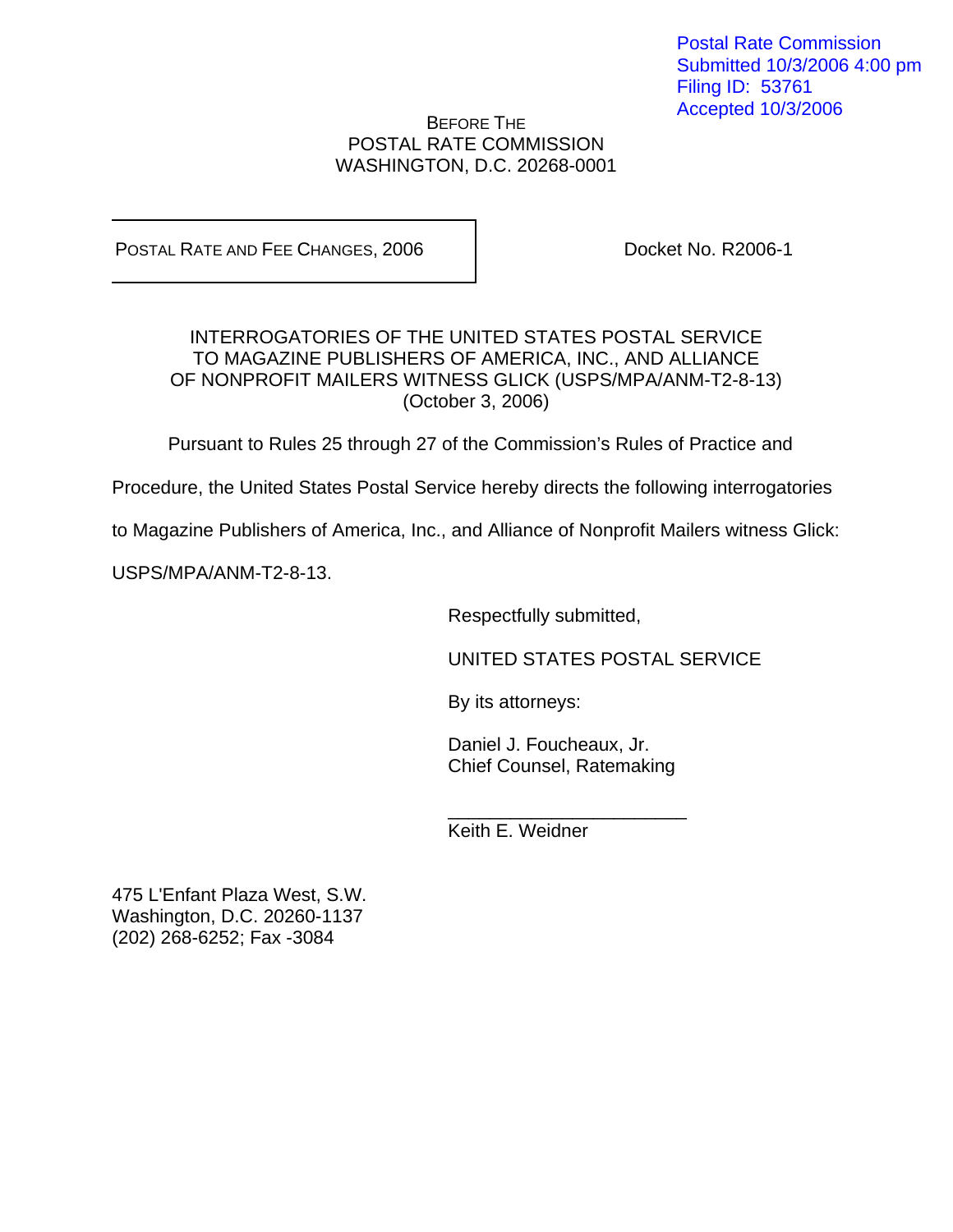**USPS/MPA/ANM-T2-8** Please refer to pages 20 to 21 of your testimony, where you discuss your model's reliance on a cost by shape estimate for Outside County nonletters (flats and parcels) rather than Outside County flats.

(a) Please quantify the impact that this specific modification had on the CRA adjustment factor.

(b) Please quantify the impact that this specific modification had on your cost estimates by rate category. In other words, what would the results have been had you not made this modification?

**USPS/MPA/ANM-T2-9** Please refer to lines 15 to 18 of page 23 of your testimony, where you describe your modification to the FLATPRP cost pool. Please quantify the impact that this specific modification had on your cost estimates by rate category. In other words, what would the results have been had you not made this modification?

**USPS/MPA/ANM-T2-10** In your testimony on page 21, lines 7 to 8, you state, "MPA/ANM-LR-2 also classifies the costs in letter, parcel, Priority Mail, and Express Mail sorting cost pools as proportional."

(a) Please list all the cost pools which were classified as "fixed" in USPS-LR-L-43 but which you have now classified as "proportional."

(b) Please quantify the impact that this specific modification had on your cost estimates by rate category. In other words, what would the results have been had you not made this modification?

**USPS/MPA/ANM-T2-11** In your testimony on page 21, lines 7 to 8, you state, "MPA/ANM-LR-2 also classifies the costs in letter, parcel, Priority Mail, and Express Mail sorting cost pools as proportional."

(a) Please confirm that the issue you describe would affect the costs studies for all classes and shapes of mail. For example, the flats cost pools are not classified as proportional in the letters cost models. If you do not confirm, please explain.

(b) Please indicate whether you think such modifications should be made to the cost studies depicting other classes and shapes of mail. If you do not think these changes should be made to the cost studies depicting the other classes and shapes of mail, please explain why this change should be made to the Periodicals Outside County cost study only.

**USPS/MPA/ANM-T2-12** On page 22 of your testimony you describe a modification that you have made to the NonMODS "allied" cost pool. The basis for your adjustment is an